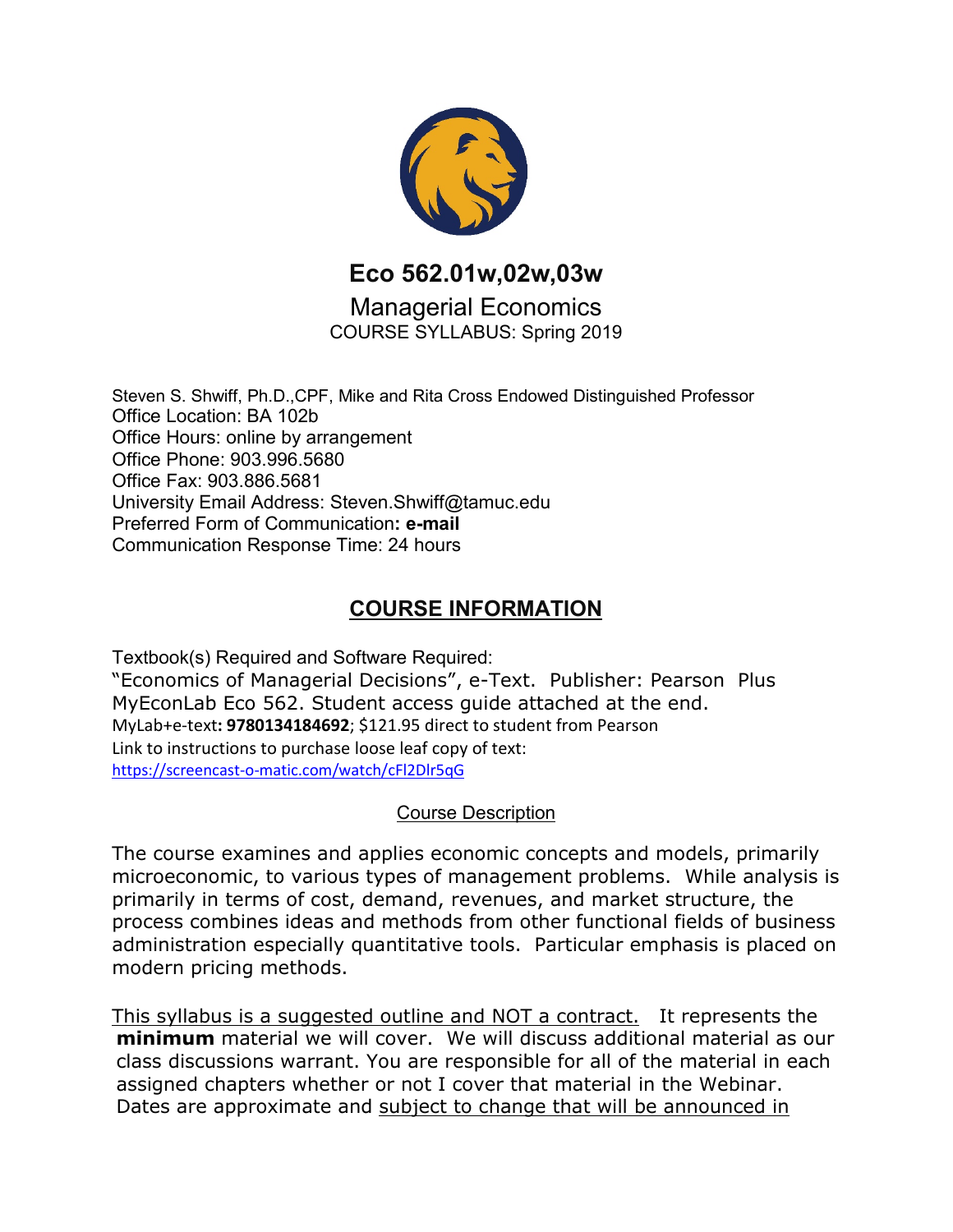Webinar. Your class page has a wealth of material in the "Content" tab. You are expected to look at all of that material.

You may be tested on any material listed in the syllabus, on your class page and discussed in class.

### **Student Learning Outcomes**

Upon completing the class students should be to apply the concepts below to managerial decision making in the modern firm.

- 1. Math Background
	- a. Graphing
	- b. Calculus
- 2. Consumer Choice
- 3. Demand, Supply, Market clearing and elasticity

#### COSTS AND PRODUCTION

- 1. Inputs and Production
- 2. Costs and Cost minimization
- 3. Cost Curves
- 4. Difference between costs in Economics and Accounting.

#### BOUNDARIES OF THE FIRM

- 1. Horizontal (scale and scope)
- 2. Vertical (make or buy)

#### MARKETS AND COMPETITIVE ANALYSIS

- 1. Industry Analysis ( Porter's five forces)
- 2. Non Interdependent Markets (Competition and Monopoly)
	- a. Entry/Exit, and degree of market power
	- b. Industry Analysis
	- c. Profit Maximization
- 3. Interdependent Markets ( Oligopoly and Monopolistic Competition)
	- a. Firms with market power
	- b. Profit Maximization
	- c. Strategic Behavior
		- a. Duopoly models
		- b. Game theory and Expected Value Game Theory
- 4. Yield Management
- 5. Advanced Pricing Methods (bundling, two part tariff, tie in sales)

#### VALUE BASED PRICING

- 1. Value Creation
- 2. Price Structure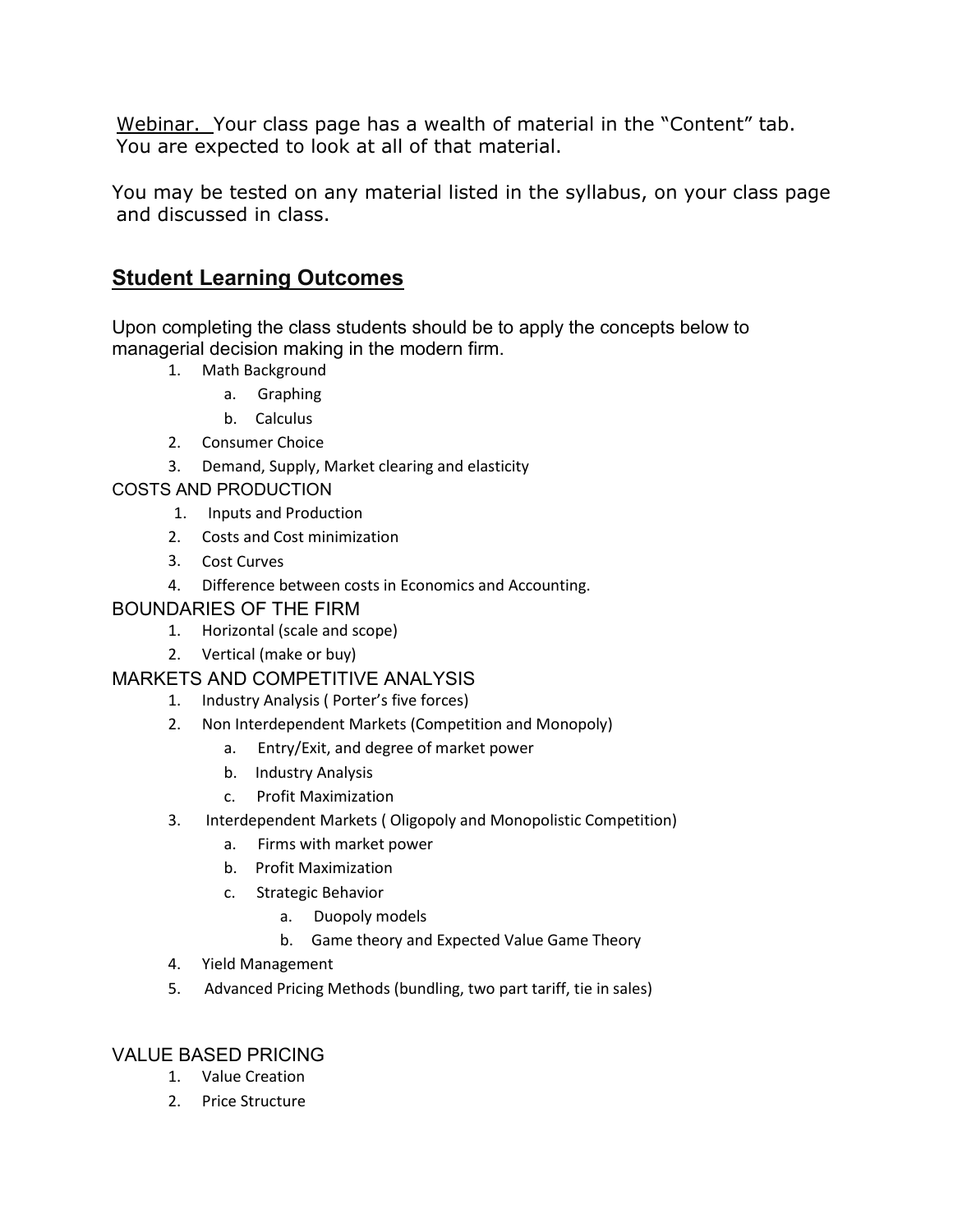- 3. Price& Value communication
- 4. Pricing Policy
- 5. Price Level

PRICING HUMAN CAPITAL

### **COURSE REQUIREMENTS**

### **Minimal Technical Skills Needed**

This course presupposes some knowledge of calculus to the extent that you should be able to take a simple derivative. In addition, this course presupposes that you have a working knowledge of statistics. While the course material reviews measures of central tendency and dispersion as well as Ordinary Least Squares- regression analysis- these are reviewed in the context of their applications in the field of managerial economics. It is assumed you have already studied all these tools either in your undergraduate program or in your previous graduate courses. I HAVE PUT REVIEW MATERAILS ON YOUR CLASS PAGE BUT YOU WILL HAVE TO GO THROUGH THEM TO BRING YOURSELF UP TO SPEED. There are numerous videos on YouTube that will correct any background deficiencies you may have. If you don't know what a derivative is, or if you don't know what we mean by measures of central tendency and dispersion or Ordinary Least Squares regression analysis, and do not have the time to go through the review materials (or do not wish to) you should rethink taking this course at this time. Fixing background issues is your responsibility alone.

This is a class dealing with the application of economic theory to managerial decision making. It is not about your or my opinions. It is about your learning the theory and how to apply it. We do not encourage chat rooms where you exchange your personal opinions. That only leads to a false sense that you have learned something. There are right and wrong answers. Analysis based on a solid theoretical underpinning is what I hope to accomplish.

You will need Excel 2013 or better to do Excel projects. If you do not have it go to Microsoft.com to load an online student version.

### **Instructional Methods**

This is an online class and requires the student to be more **self-directed**. Please make sure you have a working microphone. You are responsible for all the material in the chapters assigned whether I discuss that material in the Webinar or NOT. If you are uncomfortable with this, you may wish to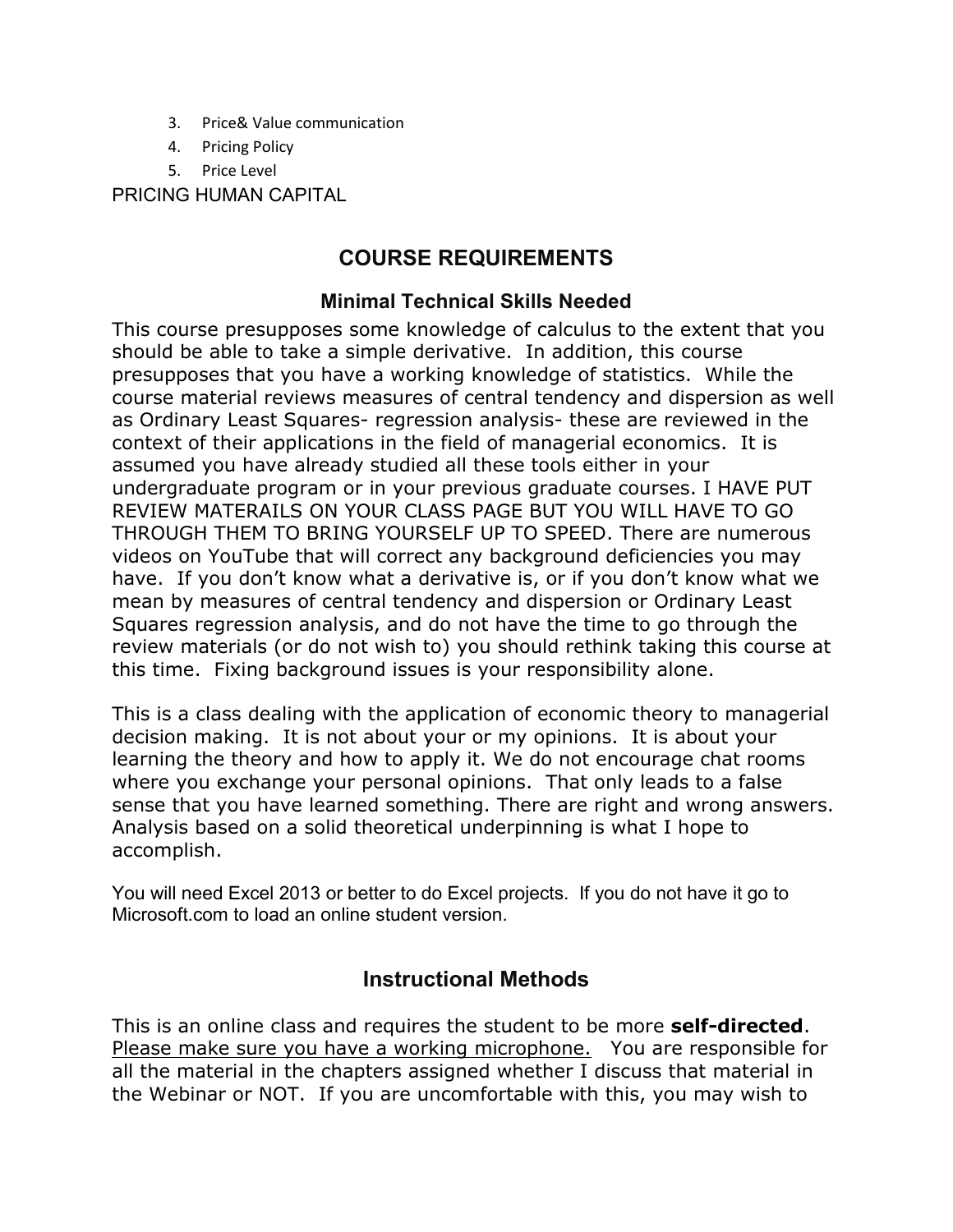reconsider taking this class. If you think this class will take less time and be easier than a face to face you are mistaken indeed. The fact that you may be working a full time job while taking this class will put additional pressure on you. You should be aware that I still expect you to meet the timelines in this class. Your employer would not accept other time commitments as a reason for missing a deadline NOR WILL I.

You will need to study every week. No kidding. There is just too much material to cover to do otherwise. I will also be assigning self-worked and graded Excel problems. These T/F,MC tests are located in your MyEconLab web page at Pearson's site.

#### Chapters 1, 2, 3.4, 3.5 and 4 will be 80% self-taught using MyEconLab. These chapters represent material from you introductory economics class.

In order to connect to the Webinars you must have a cable, DSL, or high speed modem connection. Speeds of 5 megs or more work best. Public WiFi connections tend to be sub-optimal. Chrome is the browser of choice. Also since we are using a Voice Over IP system you will need a head set with earphones and microphone. Using a separate mic and speakers creates too much feedback in the system. Typing is a most **inefficient** to communicate and will significantly degrade your learning experience. The headset combo can be purchased at WallMart or similar stores for around \$20.00.

### **Student Responsibilities or Tips for Success in the Course**

You are responsible for reading the syllabus. This is an interactive class NOT a chat room, e-mail or web page posting class. While that may be how some of your other classes operated not this class. You must attend live or watch the recorded sessions each week. Do not get behind. I will send you a link to copy into your browser to watch the recorded sessions. Do not download them or view them in D2L, YouSeeU.

This class has a once weekly 3 hour Webinar offered on Tuesday night from 6:30pm CST to 9:30pm CST. You will be required to participate live or watch the recorded sessions. A D2L(our new LMS) section has been created for all the Webinars and you have been enrolled in it. The Webinar is your opportunity to have a live and interactive session with me and to check and extend what you are learning. I will also work through real world applications of the theory. Access to the Webinar is through the new LMS D2L. The link is:

myleoonline.tamuc.edu/d2l/home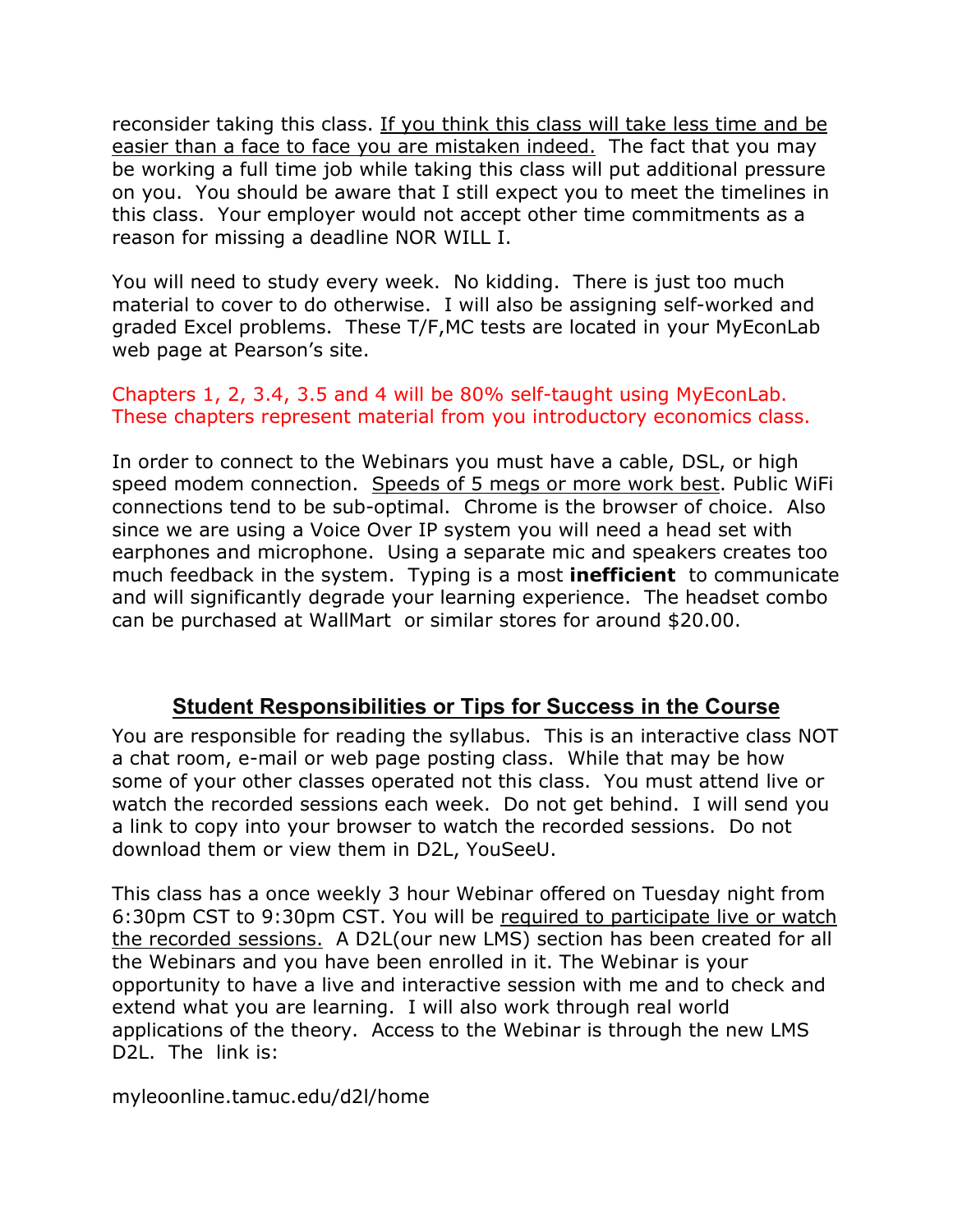If you are not coming to the Webinars or watching the recorded sessions, then you and only you will bear those costs.

You must read the chapters before Webinar. I have given you some additional Powerpoint voice over presentations in your "Content" section of your D2L site. Make sure to attend or watch the Webinars to add to your understanding and or be able to ask questions. READ THE BOOK. It is not bad. Again, you will have to integrate this material on your own, if you choose not to attend or watch the Webinars. Exchanging e-mails is a poor way for you to learn. Asking your classmates to explain theory they may not understand is also a poor strategy. The MyEconLab is a great companion site which can help you immensely. Take advantage of all the resources it offers.

### **GRADING**

Final grades in this course will be based on the following scale:

 $A = 90\% - 100\%$  $B = 80\% - 89\%$  $C = 70\% - 79\%$  $D = 60\% - 69\%$  $F = 59\%$  or Below

#### **Assessments**

There will be (1) one -TF/MC dealing with chapters 1,2,3.4,3.5, and chapter 4. In addition there will be one Excel Spreadsheet problem for Chapters 2 and 4. Fifteen percent of your grade will be determined from this material. I will average the Excel spreadsheets equally for 50% and the average of the T/F,MC in the same manner. This material represents the background material I expect you to already know. These tests will be taken in MyEconLab at the Pearson site. (2) There will be one auto-graded Excel/MyEconLab project for chapters 7 and 10 each averaged for 35% of your grade, and (4) four computational exams averaged for 60% of your grade. Computational Exams (dealing with Multi-product pricing, multimarkets, Cournot Duopoly, and Game Theory) will be open from Friday midnight CST till Sunday midnight CST. The background test and Excel tests will open on Friday and due no later than Sunday midnight. See class time line for approximate dates, though they could change depending on how we progress in webinar.

Unless you have a valid excuse for missing an exam deadline, you will receive a grade of F for that exam.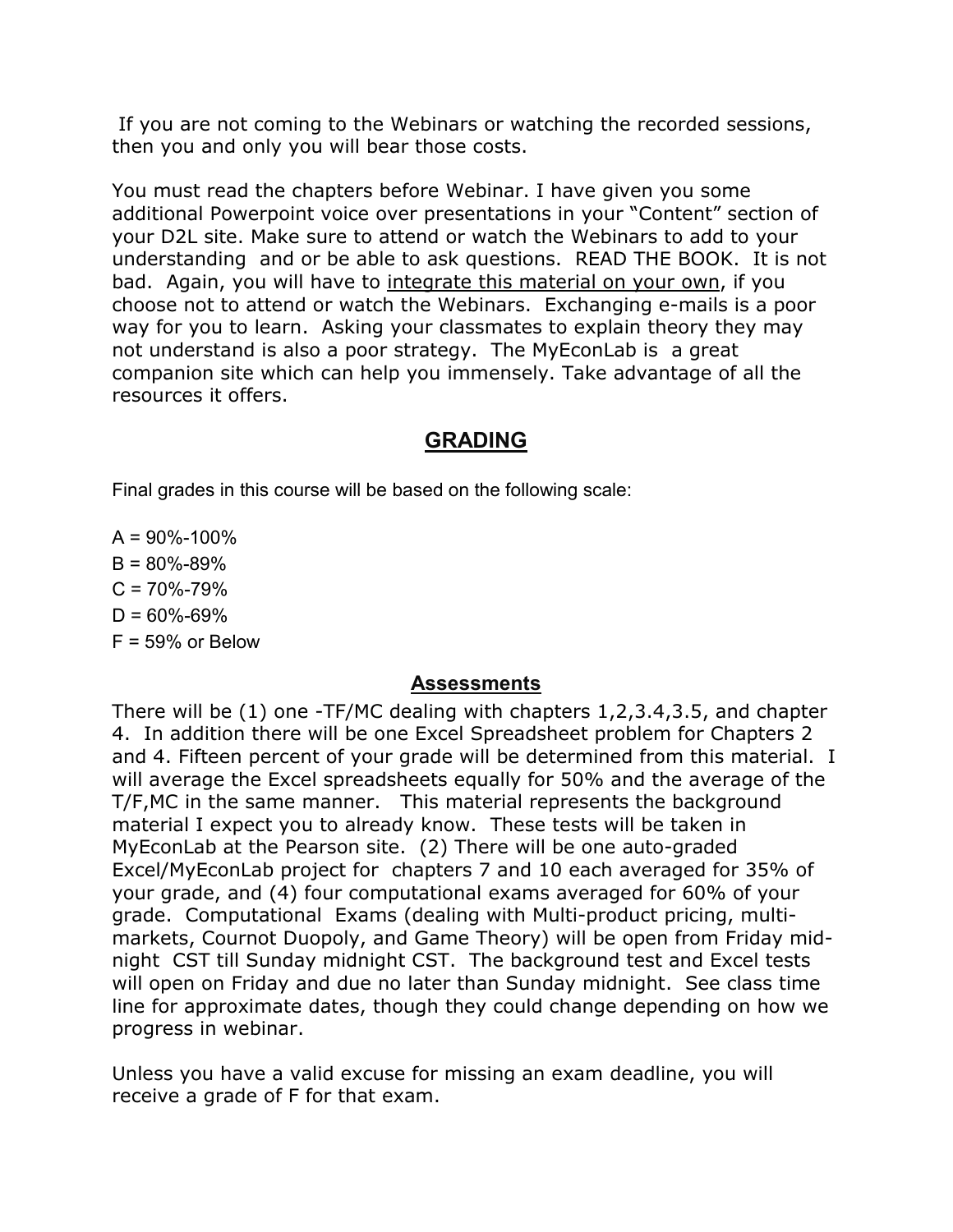# **COURSE OUTLINE / CALENDAR**

| Date       | Chapter                                                        | Exam Due                                                                            |
|------------|----------------------------------------------------------------|-------------------------------------------------------------------------------------|
| 1/15, 1/22 | Calculus Review,<br>Chapters 1, 2, 3.4,<br>3.5                 | 80% taught in MyEconLab                                                             |
| 1/29       | Chapter 4                                                      | 80% taught in MyEconLab<br>2/1-2/3 Chapters 1-4 TF/MC and Excel<br><b>Worksheet</b> |
| 2/5        | Chapter 5                                                      | Comp Ex1 2/15-2/17 Profit Max Solver<br>and Multi markets Excel                     |
|            | Chapter 6                                                      |                                                                                     |
| 2/12,2/19  |                                                                | Comp Exam 2 3/8 - 3/10 Solver monopoly<br>and Competition                           |
| 2/26       | Chapter 7                                                      |                                                                                     |
| 3/5,3/12   | Chapter 7,8                                                    | Comp Exam $3 \times 3/29 - 3/31$ Cournot and<br><b>Game theory</b>                  |
| 3/26,4/2   | Chapter 10                                                     |                                                                                     |
| 4/9,4/16   | Chapter 10<br><b>Advanced Pricing,</b><br><b>Value Pricing</b> |                                                                                     |
| 4/23       | <b>Human Capital</b>                                           |                                                                                     |
| 4/30       | Chapter 14                                                     | $4/26 - 4/28$ Advanced<br>Comp Exam 4<br>Pricing                                    |

# **TECHNOLOGY REQUIREMENTS**

#### **LMS**

All course sections offered by Texas A&M University-Commerce have a corresponding course shell in the myLeo Online Learning Management System (LMS). Below are technical requirements

LMS Requirements: <https://community.brightspace.com/s/article/Brightspace-Platform-Requirements>

LMS Browser Support:

[https://documentation.brightspace.com/EN/brightspace/requirements/all/browser\\_suppo](https://documentation.brightspace.com/EN/brightspace/requirements/all/browser_support.htm) [rt.htm](https://documentation.brightspace.com/EN/brightspace/requirements/all/browser_support.htm)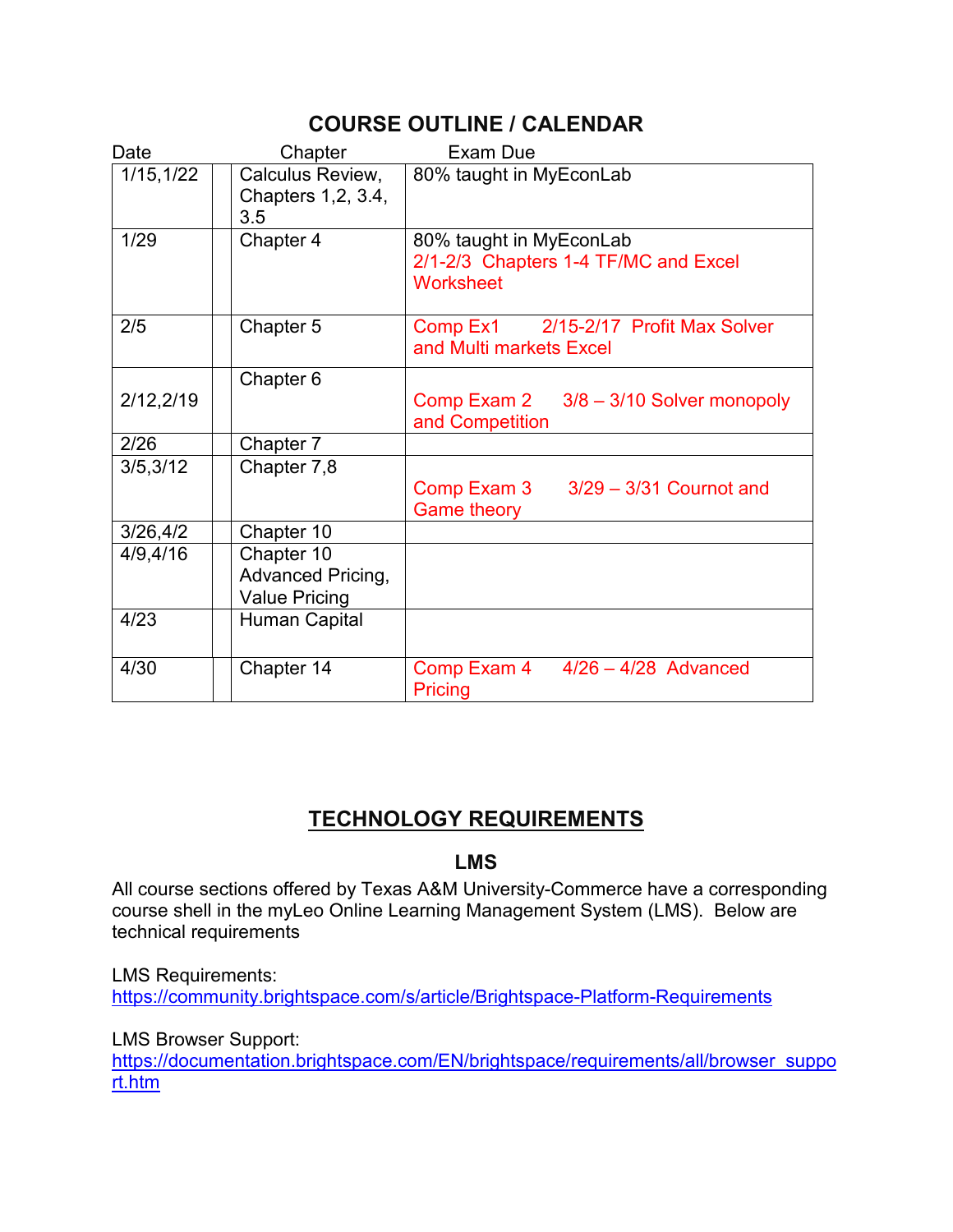YouSeeU Virtual Classroom Requirements: [https://support.youseeu.com/hc/en-us/articles/115007031107-Basic-System-](https://support.youseeu.com/hc/en-us/articles/115007031107-Basic-System-Requirements)**[Requirements](https://support.youseeu.com/hc/en-us/articles/115007031107-Basic-System-Requirements)** 

# **ACCESS AND NAVIGATION**

You will need your campus-wide ID (CWID) and password to log into the course. If you do not know your CWID or have forgotten your password, contact the Center for IT Excellence (CITE) at 903.468.6000 or [helpdesk@tamuc.edu](mailto:helpdesk@tamuc.edu)**.**

**Note:** Personal computer and internet connection problems do not excuse the requirement to complete all course work in a timely and satisfactory manner. Each student needs to have a backup method to deal with these inevitable problems. These methods might include the availability of a backup PC at home or work, the temporary use of a computer at a friend's home, the local library, office service companies, Starbucks, a TAMUC campus open computer lab, etc.

# **COMMUNICATION AND SUPPORT**

If you have any questions or are having difficulties with the course material, please contact your Instructor. If you are having technical issues please contact tech support below.

### **Technical Support**

If you are having technical difficulty with any part of Brightspace, please contact Brightspace Technical Support at 1-877-325-7778. Other support options can be found here:

<https://community.brightspace.com/support/s/contactsupport>

### **Interaction with Instructor Statement**

*You do not have 24/7 access to me. During the work week we will respond to e-mails, that we get, within 24 hours. On the weekends I only occasionally check e-mail. I will arrange Q&A sessions during the semester and I am available to meet with you in D2L during the day. My graduate student may also reply.*

When you communicate with me by e-mail please use your university account. I will not respond to any e-mail that does not have an .edu extension.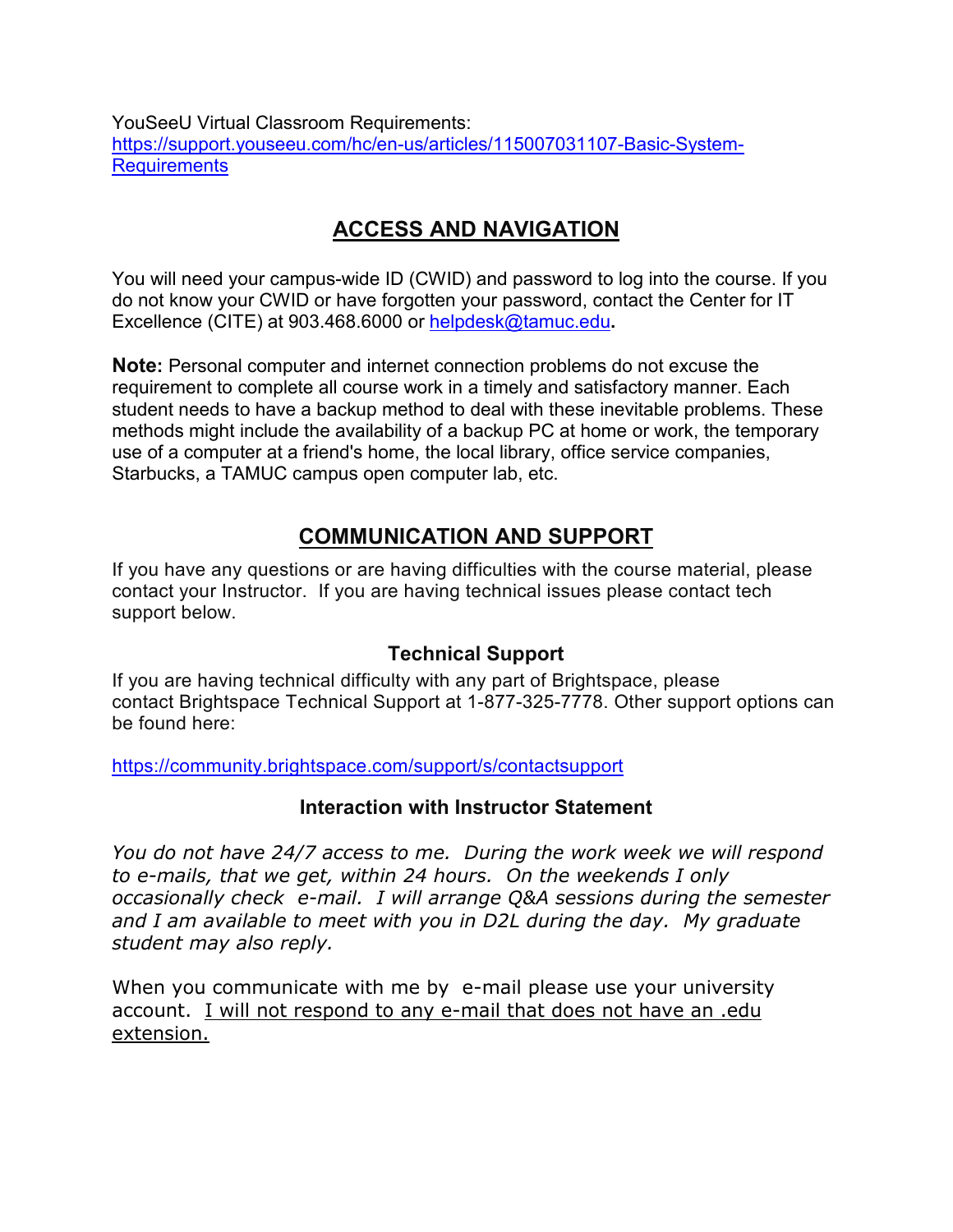# **COURSE AND UNIVERSITY PROCEDURES/POLICIES**

### **Course Specific Procedures/Policies**

You must read the chapters before Webinar. I have given you some additional Powerpoint voice over presentations in your "Content" section of your D2L site. Make sure to attend or watch the Webinars to add to your understanding and or be able to ask questions. READ THE BOOK. It is not bad. Again, you will have to integrate this material on your own, if you choose not to attend or watch the Webinars. Exchanging e-mails is a poor way for you to learn. Asking your classmates to explain theory they may not understand is also a poor strategy. The MyEconLab is a great companion site which can help you immensely. Take advantage of all the resources it offers.

# **Syllabus Change Policy**

The syllabus is a guide. Circumstances and events, such as student progress, may make it necessary for me to modify the syllabus during the semester. Any changes made to the syllabus will be announced in advance.

# **University Specific Procedures**

### **Student Conduct**

All students enrolled at the University shall follow the tenets of common decency and acceptable behavior conducive to a positive learning environment. The Code of Student Conduct is described in detail in the [Student Guidebook.](http://www.tamuc.edu/Admissions/oneStopShop/undergraduateAdmissions/studentGuidebook.aspx) [http://www.tamuc.edu/Admissions/oneStopShop/undergraduateAdmissions/studentGuidebook.as](http://www.tamuc.edu/Admissions/oneStopShop/undergraduateAdmissions/studentGuidebook.aspx) [px](http://www.tamuc.edu/Admissions/oneStopShop/undergraduateAdmissions/studentGuidebook.aspx)

Students should also consult the Rules of Netiquette for more information regarding how to interact with students in an online forum: <https://www.britannica.com/topic/netiquette>

# **TAMUC Attendance**

For more information about the attendance policy please visit the [Attendance](http://www.tamuc.edu/admissions/registrar/generalInformation/attendance.aspx) webpage and [Procedure 13.99.99.R0.01.](http://www.tamuc.edu/aboutUs/policiesProceduresStandardsStatements/rulesProcedures/13students/academic/13.99.99.R0.01.pdf) <http://www.tamuc.edu/admissions/registrar/generalInformation/attendance.aspx>

[http://www.tamuc.edu/aboutUs/policiesProceduresStandardsStatements/rulesProcedur](http://www.tamuc.edu/aboutUs/policiesProceduresStandardsStatements/rulesProcedures/13students/academic/13.99.99.R0.01.pdf) [es/13students/academic/13.99.99.R0.01.pdf](http://www.tamuc.edu/aboutUs/policiesProceduresStandardsStatements/rulesProcedures/13students/academic/13.99.99.R0.01.pdf)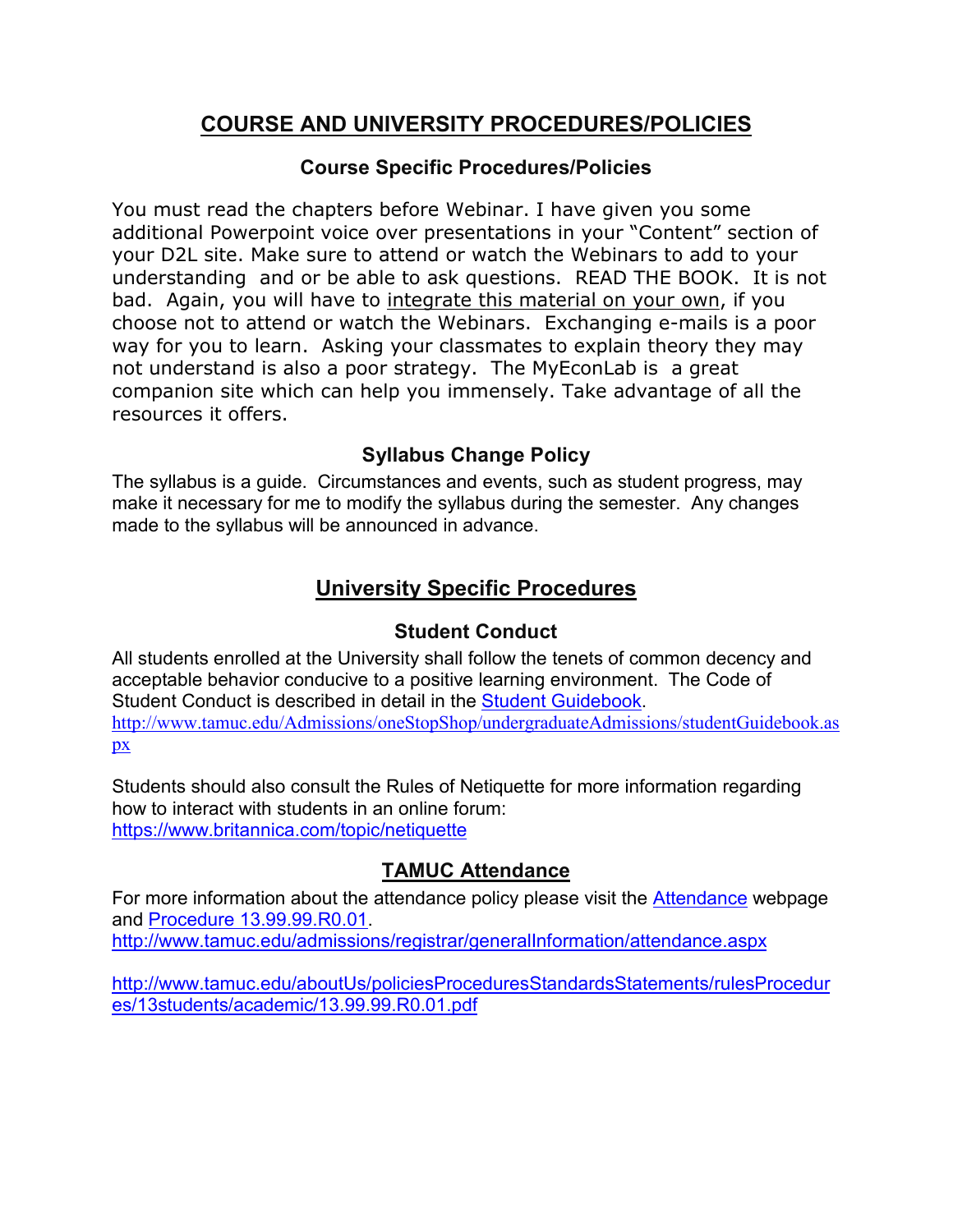#### **Academic Integrity**

Students at Texas A&M University-Commerce are expected to maintain high standards of integrity and honesty in all of their scholastic work. For more details and the definition of academic dishonesty see the following procedures:

[Undergraduate Academic Dishonesty 13.99.99.R0.03](http://www.tamuc.edu/aboutUs/policiesProceduresStandardsStatements/rulesProcedures/13students/undergraduates/13.99.99.R0.03UndergraduateAcademicDishonesty.pdf)

[http://www.tamuc.edu/aboutUs/policiesProceduresStandardsStatements/rulesProcedur](http://www.tamuc.edu/aboutUs/policiesProceduresStandardsStatements/rulesProcedures/13students/undergraduates/13.99.99.R0.03UndergraduateAcademicDishonesty.pdf) [es/13students/undergraduates/13.99.99.R0.03UndergraduateAcademicDishonesty.pdf](http://www.tamuc.edu/aboutUs/policiesProceduresStandardsStatements/rulesProcedures/13students/undergraduates/13.99.99.R0.03UndergraduateAcademicDishonesty.pdf)

Graduate [Student Academic Dishonesty 13.99.99.R0.10](http://www.tamuc.edu/aboutUs/policiesProceduresStandardsStatements/rulesProcedures/13students/graduate/13.99.99.R0.10GraduateStudentAcademicDishonesty.pdf)

[http://www.tamuc.edu/aboutUs/policiesProceduresStandardsStatements/rulesProcedur](http://www.tamuc.edu/aboutUs/policiesProceduresStandardsStatements/rulesProcedures/13students/graduate/13.99.99.R0.10GraduateStudentAcademicDishonesty.pdf) [es/13students/graduate/13.99.99.R0.10GraduateStudentAcademicDishonesty.pdf](http://www.tamuc.edu/aboutUs/policiesProceduresStandardsStatements/rulesProcedures/13students/graduate/13.99.99.R0.10GraduateStudentAcademicDishonesty.pdf)

### **Students with Disabilities-- ADA Statement**

The Americans with Disabilities Act (ADA) is a federal anti-discrimination statute that provides comprehensive civil rights protection for persons with disabilities. Among other things, this legislation requires that all students with disabilities be guaranteed a learning environment that provides for reasonable accommodation of their disabilities. If you have a disability requiring an accommodation, please contact:

#### **Office of Student Disability Resources and Services**

Texas A&M University-Commerce Gee Library- Room 162 Phone (903) 886-5150 or (903) 886-5835 Fax (903) 468-8148 Email: [studentdisabilityservices@tamuc.edu](mailto:studentdisabilityservices@tamuc.edu) Website: [Office of Student Disability Resources and Services](http://www.tamuc.edu/campusLife/campusServices/studentDisabilityResourcesAndServices/) [http://www.tamuc.edu/campusLife/campusServices/studentDisabilityResourcesAndServ](http://www.tamuc.edu/campusLife/campusServices/studentDisabilityResourcesAndServices/) [ices/](http://www.tamuc.edu/campusLife/campusServices/studentDisabilityResourcesAndServices/)

### **Nondiscrimination Notice**

Texas A&M University-Commerce will comply in the classroom, and in online courses, with all federal and state laws prohibiting discrimination and related retaliation on the basis of race, color, religion, sex, national origin, disability, age, genetic information or veteran status. Further, an environment free from discrimination on the basis of sexual orientation, gender identity, or gender expression will be maintained.

# **Campus Concealed Carry Statement**

Texas Senate Bill - 11 (Government Code 411.2031, et al.) authorizes the carrying of a concealed handgun in Texas A&M University-Commerce buildings only by persons who have been issued and are in possession of a Texas License to Carry a Handgun.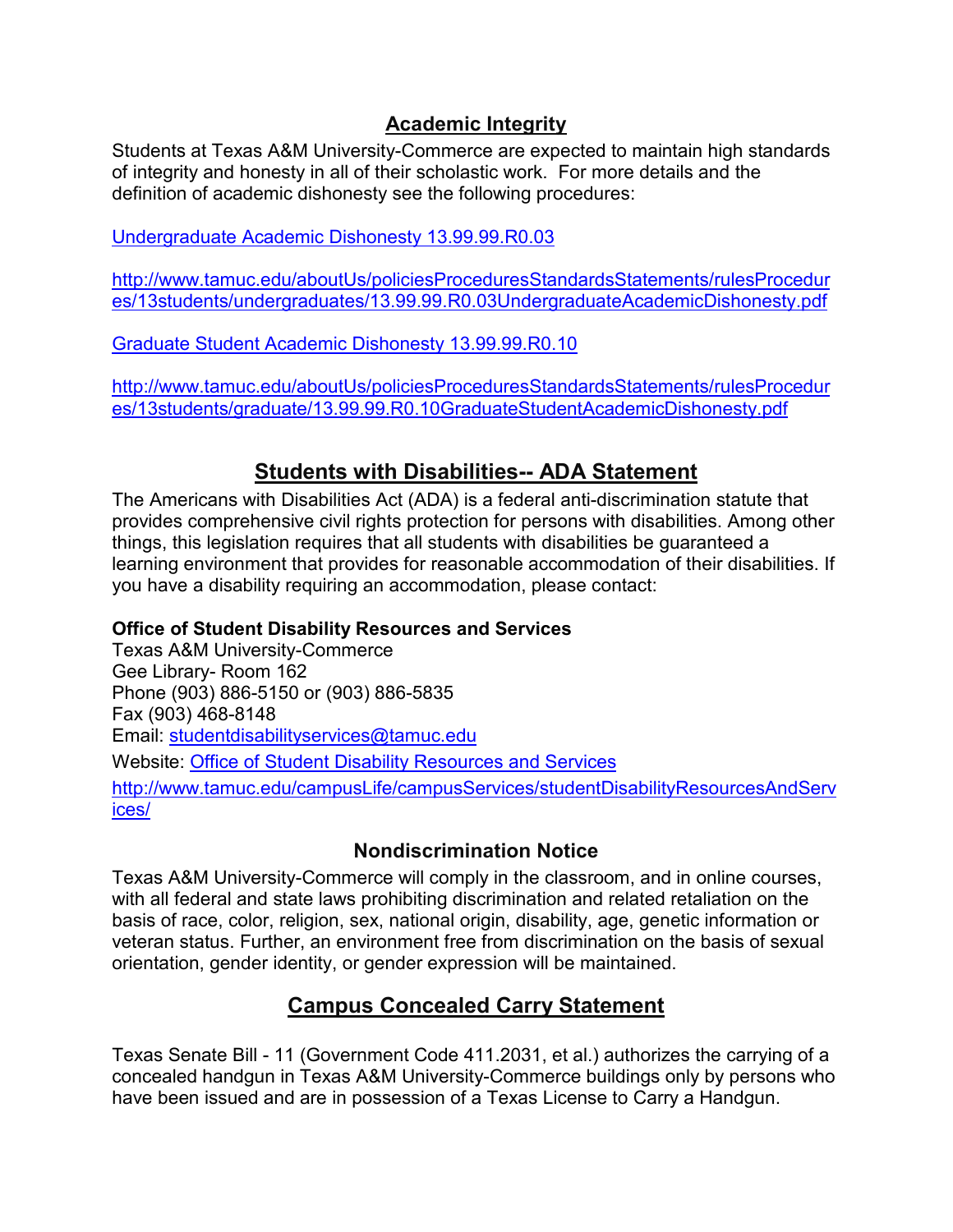Qualified law enforcement officers or those who are otherwise authorized to carry a concealed handgun in the State of Texas are also permitted to do so. Pursuant to Penal Code (PC) 46.035 and A&M-Commerce Rule 34.06.02.R1, license holders may not carry a concealed handgun in restricted locations.

For a list of locations, please refer to the [Carrying Concealed Handguns On Campus](http://www.tamuc.edu/aboutUs/policiesProceduresStandardsStatements/rulesProcedures/34SafetyOfEmployeesAndStudents/34.06.02.R1.pdf) document and/or consult your event organizer.

Web url:

[http://www.tamuc.edu/aboutUs/policiesProceduresStandardsStatements/rulesProcedur](http://www.tamuc.edu/aboutUs/policiesProceduresStandardsStatements/rulesProcedures/34SafetyOfEmployeesAndStudents/34.06.02.R1.pdf) [es/34SafetyOfEmployeesAndStudents/34.06.02.R1.pdf](http://www.tamuc.edu/aboutUs/policiesProceduresStandardsStatements/rulesProcedures/34SafetyOfEmployeesAndStudents/34.06.02.R1.pdf)

Pursuant to PC 46.035, the open carrying of handguns is prohibited on all A&M-Commerce campuses. Report violations to the University Police Department at 903- 886-5868 or 9-1-1.

# Instructions for MyEconLab Registration:

| MyLab | Economics Student Registration Instructions To register for Managerial Economics :

- 1. Go to www.pearson.com/mylab .
- 2. Under Register, select Student .
- 3. Confirm you have the information needed, then select OK! Register now .
- 4. Enter your instructor's course ID: shwiff84359 , and Continue .
- 5. Enter your existing Pearson account username and password to Sign In .

You have an account if you have ever used a MyLab or Mastering product.

» If you don't have an account, select Create and complete the required fields.

6. Select an access option. » Enter the access code that came with your textbook or that you purchased separately from the bookstore. » If available for your course, • Buy access using a credit card or PayPal. • Get temporary access.

7. From the You're Done! page, select Go To My Courses .

8. On the My Courses page, select the course name Managerial Economics to start your work.

To sign in later: 1. Go to www.pearson.com/mylab .

2. Select Sign In .

3. Enter your Pearson account username and password, and Sign In .